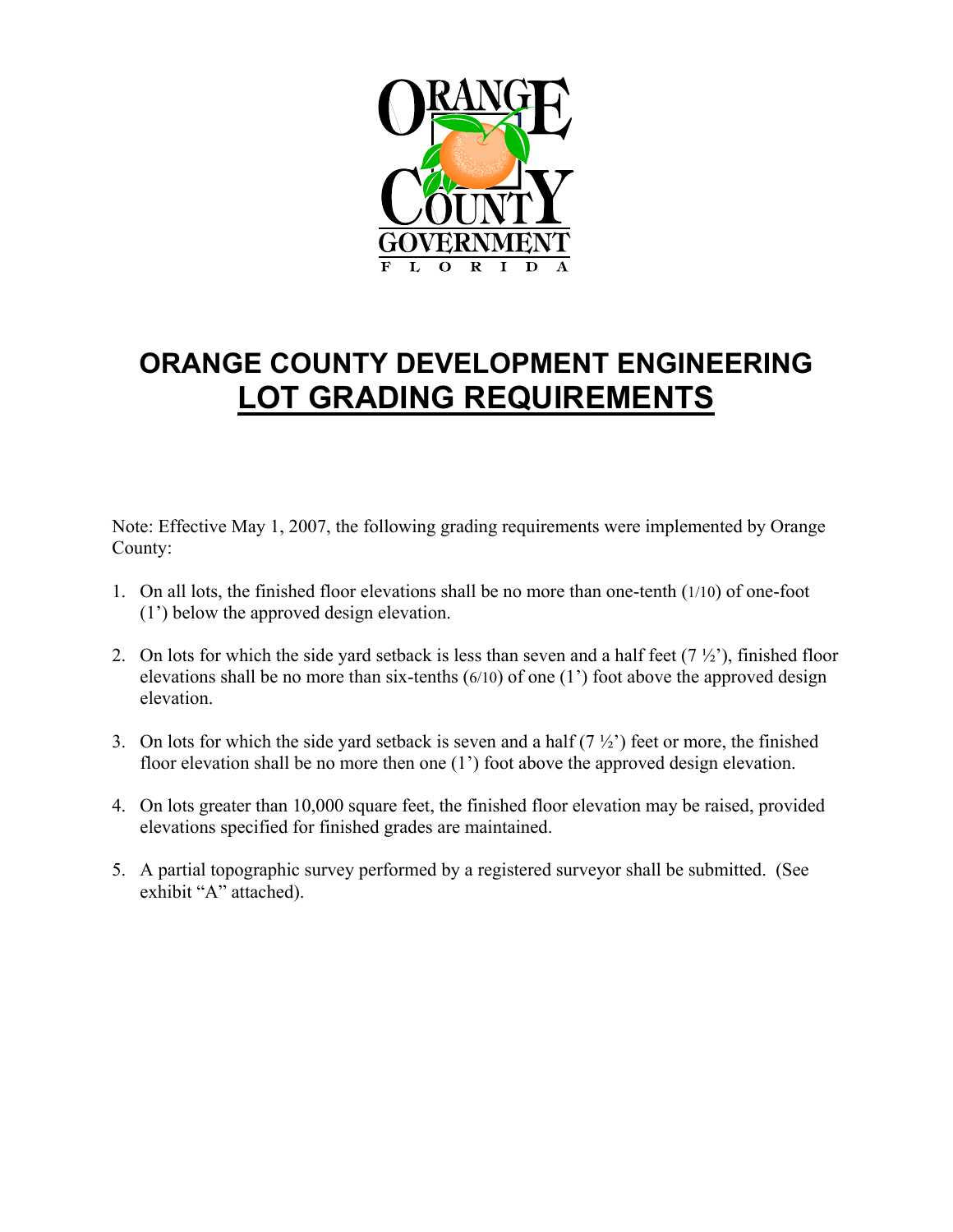## **Lot Grading Approval Requirements**  Lot Grading Approval Requirements

- 1. For any lot that is located within a subdivision without an approved master lot grading plan and that is greater then ½ acre in size, or any lot that is not located within a subdivision and is greater than ½ acre in size, an individual lot grading plan prepared by the applicant or designee **shall be submitted to and approved by the Development Engineering Division** prior to the issuance of a building permit. **The applicant shall submit three (3) copies of the plan signed and sealed by an appropriate Registered Professional. Each copy of the plan shall bear the original signature and seal. These plans must include the following information:**
	- **a. Proposed finished floor elevation and building envelope, based on Orange County datum.**
	- **b. Proposed type of lot grading ("A", "B" or "C"). See attachment "A" for explanation**
	- **c. Proposed elevation at all lot corners and other significant locations, based on Orange County datum. (Note: the minimum acceptable grade shall be 1%).**
	- **d. The existing elevation of the centerline of the roadway, based on Orange County datum.**
	- **e. Location and cross-sections of any proposed swales.**
	- **f. Arrows indicating the anticipated directions of surface drainage flow.**
	- **g. If the lot is located adjacent to a lake or conservation area, an environmental swale needs to be shown with a typical section plus elevations, depth and width.**
	- **h. If any fill will be placed in the 100 year flood basin, compensating storage shall be provided.**
	- **i. Submit copy of a Flood Plain Permit if the project is located adjacent ot a lake or within a wetland.**
	- **j. A location map with directions to the site.**
- 2. For all lots that are located within a subdivision without an approved master lot grading plan and that is  $\frac{1}{2}$  acre or less in size, two (2) lot grading plans signed and sealed by an Engineer registered in the State of Florida **shall be submitted to the Building Division** prior to the issuance of a building permit. The plans shall meet the requirements listed in Item 1, above.
- 3. For any lot that is located within a subdivision with an approved master lot grading plan:
	- a. The builder must propose lot grading and a finished floor elevation consistent with the approved master lot grading plan for the subdivision prior to the issuance of a building permit; or
	- b. Three copies of the revised master lot grading plan for the entire subdivision **shall be submitted to and approved by the Development Engineering Division** prior to the issuance of a building permit, for a proposal which does not conform to the most recently approved master lot grading plan. Any such revised master lot grading plan for the entire subdivision shall be signed and sealed by an Engineer registered in the State of Florida and either submitted by the Developer of the subdivision or with written authorization from the Developer to allow a revision to the master lot grading plan.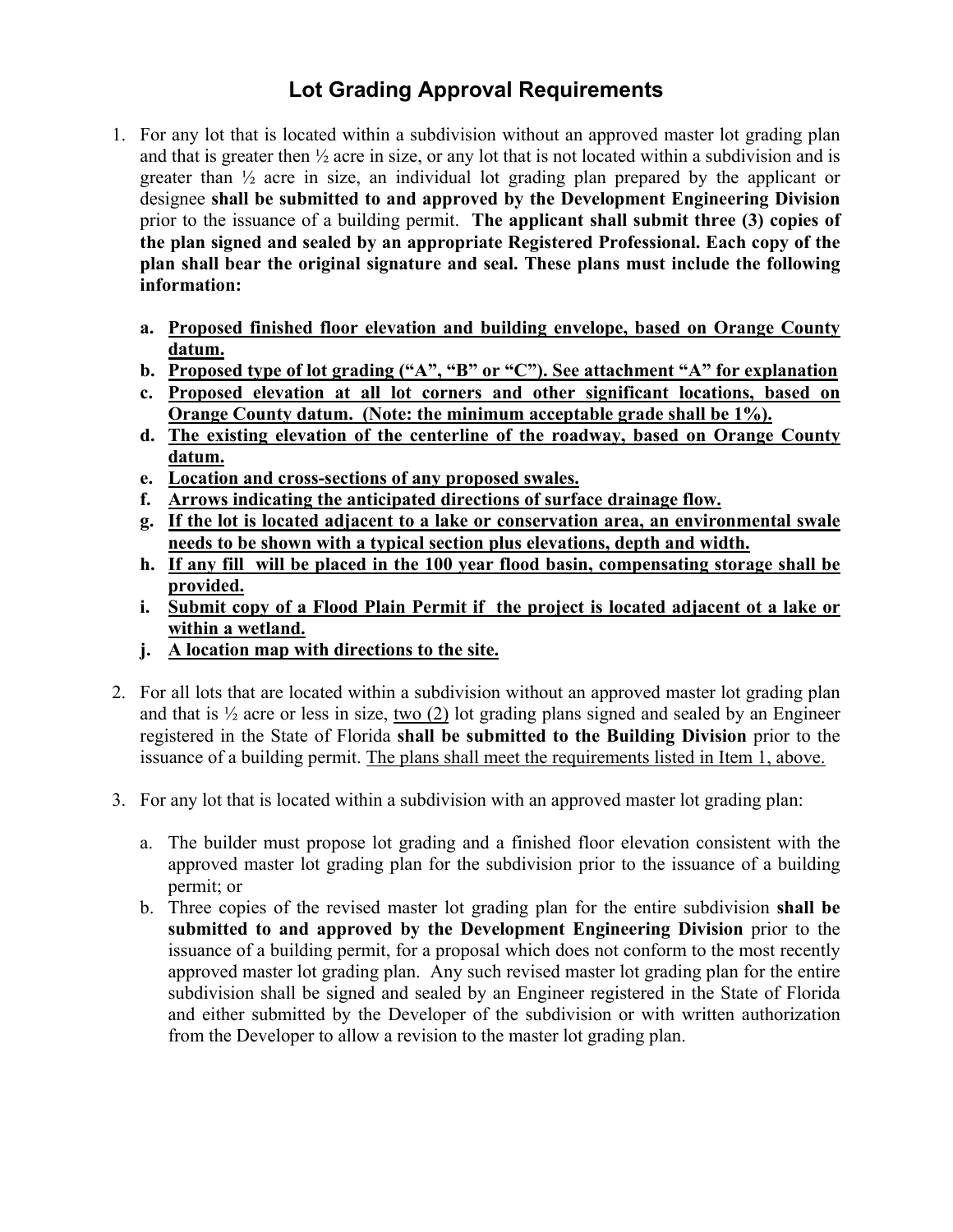### **Raised Floor Elevation for Septic Tank Installation**

- 1. For any lot that is located within a subdivision with an approval master lot grading plan and that requires a finished floor elevation above the approved elevation in order to comply with the Health Department requirements for septic tank installation:
	- a. The builder must propose an increase in finished floor elevation, which does not modify any of the lot grade elevations, and grade percentages as approved on the master lot grading plan (i.e. The proposed increase in finished floor elevation shall be accomplished with a form of stem-wall construction which does not affect lot grades.) This proposed, along with documentation from the Health Department of the required elevation, shall be **submitted to and approved by the Building Division** prior to the issuance of a building permit. The Building Division shall not approve any such proposal which requires a modification of any of the lot grade elevations and grade percentages as approved on the master lot grading plan; or
	- b. A revised master lot grading plan for the entire subdivision shall be **submitted to and approved by the Development Engineering Division** prior to the issuance of a building permit. Any such revised master lot grading plans for the entire subdivision shall be signed and sealed by an Engineer registered in the State of Florida and submitted by the Developer of the subdivision or with written authorization from the Developer to allow a revision to the master grading plan.

#### **Contact: Development Engineering, Plan Review 407-836-7883**